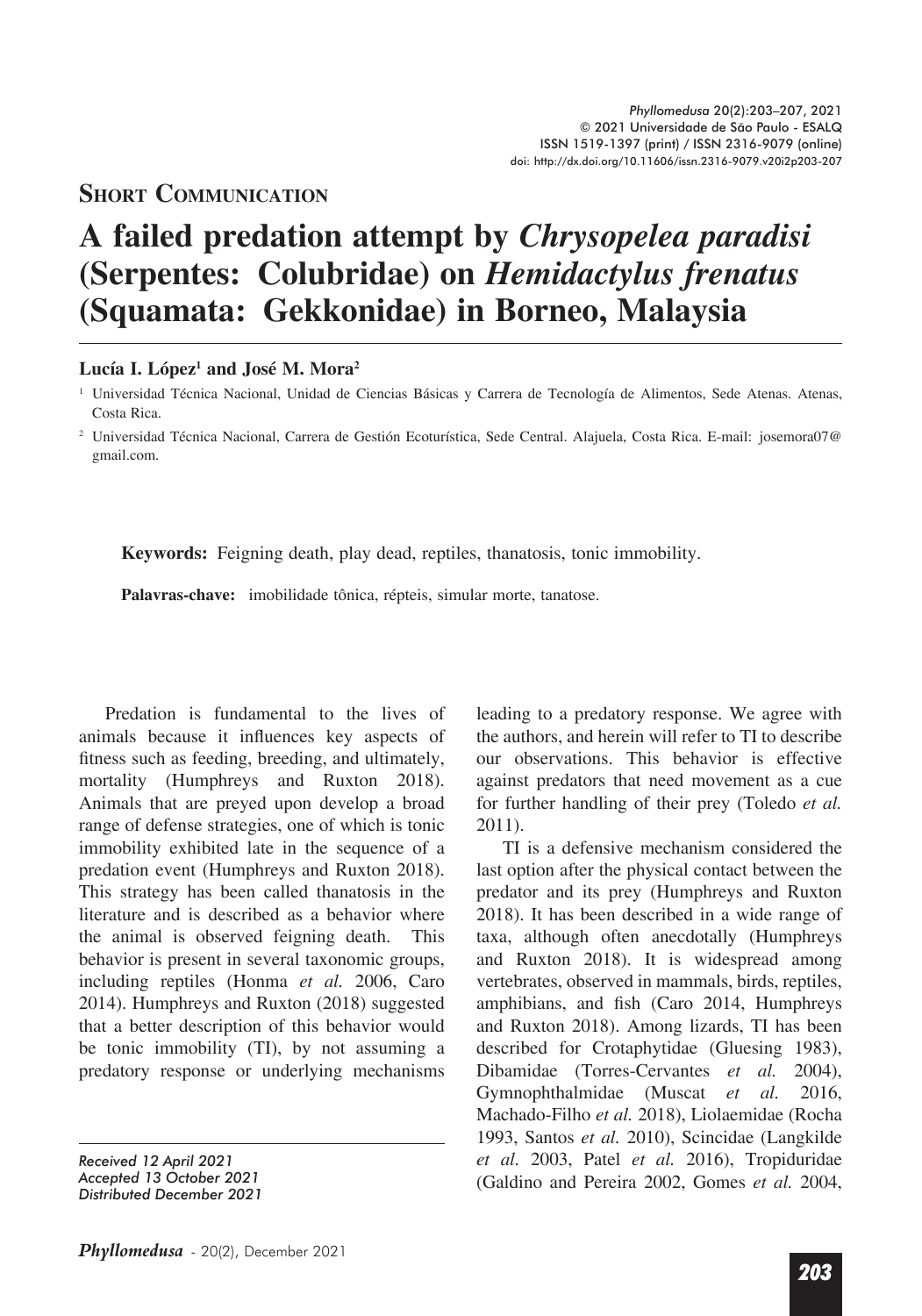Kohlsdorf *et al.* 2004, Bertoluci *et al.* 2006) and Gekkonidae (Parmar 2020, Costa-Anaissi *et al.*  2020). The exhibition of TI, however, may vary among lizards, depending on age, sex, reproductive period, anatomical structures, and other features (Segovia *et al.* 2019).

Reptiles are highly diversified in Borneo, Malaysia, including several species that are widespread throughout southeastern Asia and others that are endemic (Das 2010). The Paradise Flying Snake (*Chrysopelea paradisi* Boie, 1827) and the Spiny-tailed House Gecko (*Hemidactylus frenatus* Duméril and Bibron, 1836) are examples of the first group. *Hemidactylus frenatus* occurs in southeastern Asia and has been introduced to several islands, as well as to Australia, America, and Africa (Das 2010). It is the planet's most widespread lizard, having been spread around the world following human activity (Cornelis *et al.* 2018)*.* This small gecko measures about 67 mm SVL. It has a grayish-brown or dusky brown dorsum, sometimes with darker markings, and a uniformly cream or light beige venter (Das 2010). *Hemidactylus frenatus* is nocturnal (Daniel 2002, Parves and Alam 2015) or, at least, predominantly nocturnal (Neogi and Islam 2017). They generally hide during the day (Parmar and Tank 2019), but some diurnal activity has been observed, including basking and foraging (Nordberg 2019). This diurnal activity explains why *H. frenatus* is preyed upon by several diurnal species, including birds (e.g. Rojas-González and Wakida-Kusunoki 2012, Yannarella and Abarca 2017, Puri and Joshi 2021) and primates (e.g. Mata-Silva *et al.* 2013). *Hemidactylus frenatus* may occur naturally in forested areas, but it is usually associated with human habitations (Parmar and Tank 2019). It is often found inside buildings feeding on insects (Neogi and Islam 2017).

*Chrysopelea paradisi* is a slender, colorful arboreal colubrid snake, common from lowlands to 1500 m in elevation (Das 2010). The species occurs in Southeastern Asia, including Borneo (Das 2010). This diurnal snake is found in primary and secondary forests, tree-shaded gardens, and old wooden houses (Mačát et al. 2016). One unique feature of *C. paradisi,* shared with other species in the genus, is that it is able to glide, moving up to 100 m through the air (Socha 2002, Das 2010, Holden *et al.* 2014).

The diet of this snake consists of lizards, amphibians, small birds, small bats, and small invertebrates (Malkmus *et al.* 2002, Baker and Lim 2012, Chan and D'Rozario 2013, Goh 2019, Maglangit *et al.* 2021), but mainly geckos (Das 2010), including *H. frenatus* (Morgany 2018, Tan and Chapman 2019). In this note, we report a failed predation event by an individual of *C. paradisi* on *H. frenatus* and give some possible explanations for the lizard's escape.

On 26 October 2011 at 14:35 h we observed a *Chrysopelea paradisi* that captured a *Hemidactylus frenatus* (Figure 1). The observation was made approximately 50 m from the headquarters area of Bako National Park in Sarawak, Borneo, Malaysia (01°42'56" N,  $110^{\circ}26'36''$  E, 11 m a.s.l.). The snake (about 60 cm long) bit the gecko and threw two coils of its body around the anterior torso of the lizard. The snake remained almost stationary, apparently constricting the gecko, for about 2–3 min. Movements of the gecko became erratic and less frequent until they ceased. The snake released the coils, changed position, and moved to the gecko's head to begin consuming it headfirst. At that time the gecko was not struggling and looked dead, but some seconds after the gecko was freed from the coils, it fled. After that, the snake climbed a nearby wooden pole and left (Figure 2A). The gecko ran to the grass and climbed onto a wooden structure where it perched for several minutes near a hole (Figure 2B). The snake did not follow it. We watched the gecko for more than 10 min until it moved higher up where we could no longer see it. Although this snake is believed to be mildly venomous (Tan *et al.* 2012), the lizard showed no evidence of envenomation.

Tail loss and escape are the most common defensive behaviors reported for lizards (Greene 1988, Autumn and Han 1989, Costa-Anaissi *et*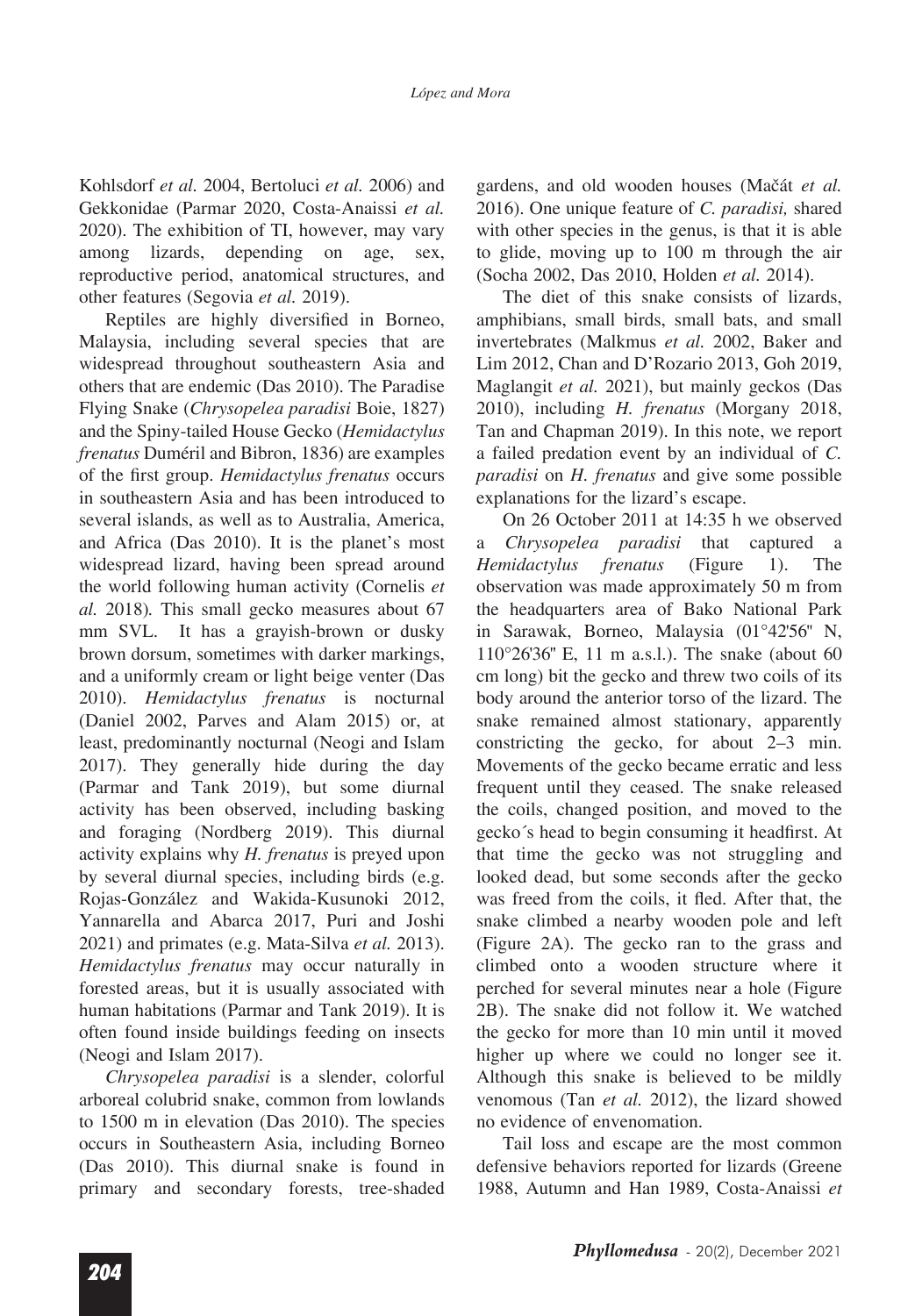

**Figure 1.** *Chysopelea paradisi* "constricting" a *Hemidactylus frenatus* in Bako National Park, Borneo, Malaysia.

*al.* 2020), but the behavior we observed *H. frenatus* perform was tonic immobility. Other observations have been made on *C. paradisi* capturing lizards that defended themselves. A skink, *Lamprolepis smaragdina* (Lesson, 1829), was able to free itself several times, but was caught by the snake with a bite on its leg (Gaulke 1986). A gecko, *Gekko horsfeldii* (Gray, 1827),



**Figure 2.** (**A**) *Chysopelea paradisi* after it failed to predate a *Hemidactylus frenatus.* (**B**) The gecko escaped and went up a nearby wooden structure. Bako National Park, Borneo, Malaysia.

was bent into a horseshoe shape with its head and tail in the mouth of the snake, and after 5 min in this position, the snake opened its mouth and the gecko escaped (Mačát et al. 2016). Our observation is the first report of a lizard performing TI as an escape strategy to avoid predation by *C. paradisi.* The behavior seems common among lizards in the genus *Hemidactylus,* but it has only been reported while the lizard was being handled (Costa-Anaissi *et al.* 2020, Parmar 2020). Our report is the first to show *H. frenatus* performing TI in a predatory context.

Tonic immobility (TI) is normally triggered in situations where the prey perceives that death is a likely outcome. The behavior occurs during the final stages of predation and is elicited by a strong and sustained tactile stimuli consistent with having been caught by a predator (Rogers and Simpson 2014). Though widespread, few observations of TI in reptiles from southeastern Asia have been reported; for example, only seven observations have been reported in India (Patel *et al.* 2016). The occurrence of TI in reptiles in general is poorly documented. Additional studies of this behavior and its role in survival of the animal are needed (Patel *et al.*  2016, Costa-Anaissi *et al.* 2020). *Hemidactylus frenatus* is a common gecko in southern Asia, and although this is the first case of TI in a predatory context for this species, it would be a good subject to investigate this behavior at the population level.

*Acknowledgments*.--Indraneil Das confirmed the species ID, and we thank him his help and kindness. Both authors acknowledge Emilce Rivera, GEC department head (Central), Uriel Rojas ITA department head (Atenas), and Daniel Tobias, UCB coordinator (Atenas), Universidad Técnica Nacional, Costa Rica, for academic support. We appreciate the corrections and suggestions of Jaime Bertoluci, Vanessa K. Verdade, and two anonymous reviewers that helped to improve the manuscript.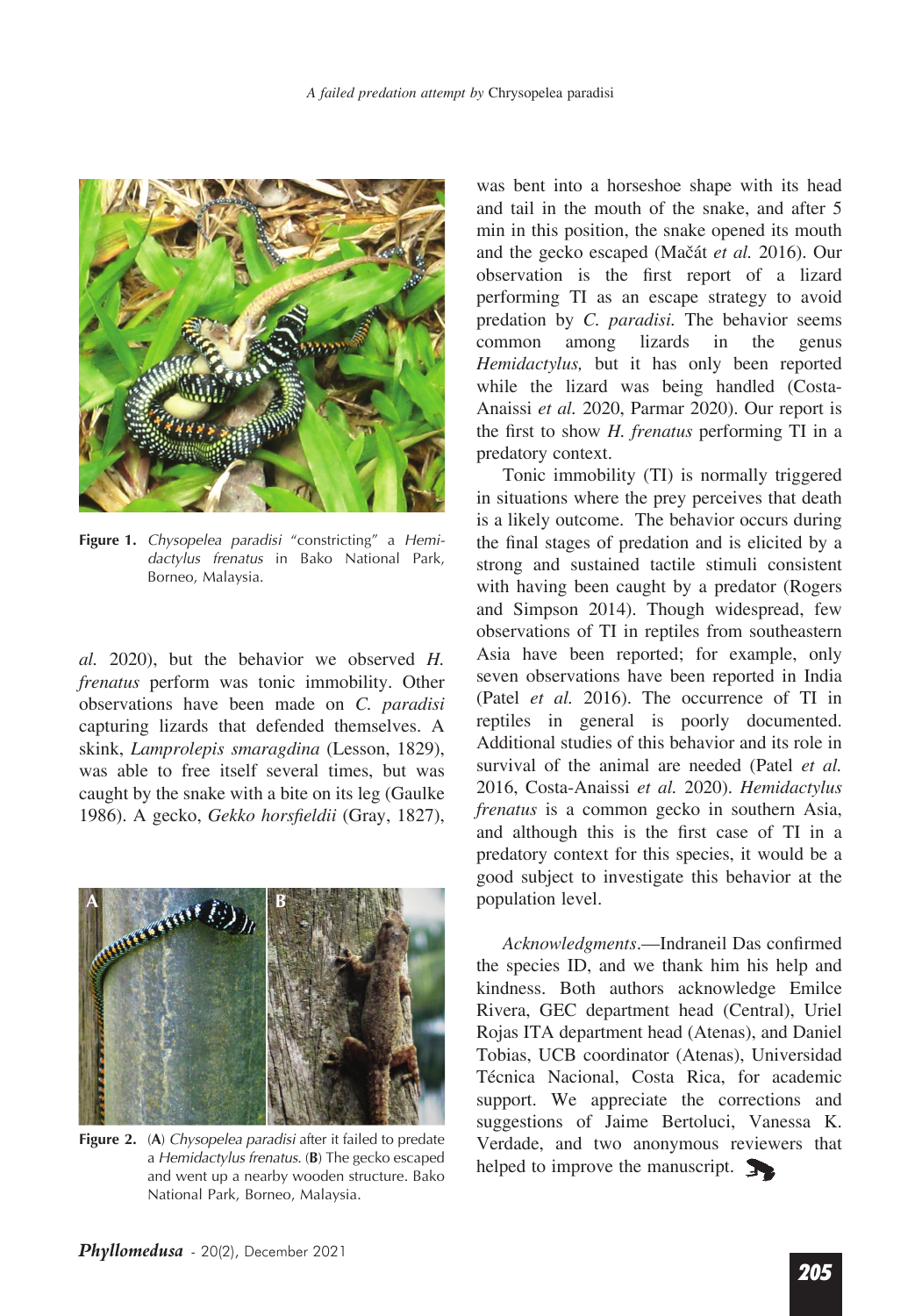## **References**

- Autumn, K. and B. Han. 1989. Mimicry of scorpions by juvenile lizards, *Teratoscincus roborowskii* (Gekkonidae). *Chinese Herpetological Research 2:* 60–64.
- Baker, N. and K. K. P. Lim. 2012. *Wild Animals of Singapore. A Photographic Guide to Mammals, Reptiles, Amphibians and Freshwater Fishes.* Updated edition. Singapore. Draco Publishing and Distribution, Book Point Pte. Ltd. and Nature Society. 180 pp.
- Bertoluci, J., J. Cassimiro, and M. T. Rodrigues. 2006. Tropiduridae (Tropidurid lizards). Death feigning. *Herpetological Review 37:* 472*–*473.
- Caro, T. 2014. Antipredator deception in terrestrial vertebrates. *Current Zoology 60:* 16*–*25.
- Chan, K. W. and V. D'Rozario. 2013. Paradise gliding snake preying on bamboo bat. *Singapore Biodiversity Records 2013:* 52*–*58.
- Costa-Anaissi, J. S., A. E. Oliveira de Souza, A. L. S. Soeiro, F. S. Melo, and C. E. Costa-Campos. 2020. Records for mimicry and death-feigning in four lizards in the coastal region of the State of Amapá, Brazil. *Herpetology Notes 13:* 859–861.
- Cornelis, J., E. J. Nordbergand, and L. Schwarzkopf. 2018. Antipredator behaviour of invasive geckos in response to chemical cues from snakes. *Ethology 125:* 57–63.
- Daniel, J. C. 2002. *The Book of Indian Reptiles and Amphibians.* Bombay Natural History Society. Oxford University Press. 252 pp.
- Das, I. 2010. *A Field Guide to the Reptiles of Southeast Asia*. London. New Holland Publishers Ltd. 376 pp.
- Galdino, C. A. B. and E. G. Pereira. 2002. *Tropidurus nanuzae* (NCN). Death feigning. *Herpetological Review 33:* 54.
- Gaulke, M. 1986. The prey-capturing behaviour of *Chrysopelea paradisi. Salamandra 22:* 211–212.
- Gluesing, E. A. 1983. Collared lizard predation: the effects of conspicuous morphology and movement. *Copeia 1983:* 835–837.
- Goh, E. 2019. Capture of a lesser Asiatic yellow house bat by a paradise gliding snake. *Singapore Biodiversity Records 2019:* 93–94.
- Gomes, F. R., T. Kohlsdorf, and C. A. Navas. 2004. Thanatosis in *Eurolophosaurus divaricatus*: temperature and habituation effects. *Amphibia-Reptilia 25:* 321–325.
- Greene, H. W. 1988. Antipredator mechanisms in reptiles. Pp. 1–152 *in* C. Gans and R. B. Huey (eds.), *Biology of the Reptilia.* New York. Alan R. Liss.
- Holden, D., J. J. Socha, N. D. Cardwell, and P. P. Vlachos. 2014. Aerodynamics of the flying snake *Chrysopelea paradisi:* how a bluff body cross-sectional shape contributes to gliding performance. *Journal of Experimental Biology 217:* 382–394.
- Honma, A., S. Oku, and Y. Nishida. 2006. Adaptive significance of death feigning posture as a specialized inducible defence against gape-limited predators. *Proceedings of the Royal Society of London 273:* 1631– 1636.
- Humphreys, R. K. and G. D. Ruxton. 2018. A review of thanatosis (death feigning) as an anti-predator behaviour. *Behavioral Ecology and Sociobiology 2018:* 72–22.
- Kohlsdorf, T., M. T. Rodrigues, and C. A. Navas. 2004. *Eurolophosaurus divaricatus* (NCN). Death feigning. *Herpetological Review 35:* 390.
- Langkilde, T., L. Schwarzkopf, and R. Alford. 2003. An ethogram for adult male rainbow skinks, *Carlia jarnoldae. Herpetological Journal 13:* 141–148.
- Mačát, Z., H. H. A. Sah, and T. U. Grafe. 2016. Attempted predation of *Ptychozoon horsfeldii* (Squamata: Gekkonidae) by *Chrysopelea paradisi* (Serpentes: Colubridae) in Borneo. *Phyllomedusa 15:* 65–67.
- Machado-Filho, P. R., G. M. Moya, and F. Maffei. 2018. Death-feigning behaviour in *Iphisa elegans:* the second reported case in the Family Gymnophthalmidae (Reptilia: Squamata). *Acta Amazonica 48:* 151–153.
- Maglangit, P. T., R. B. Medija Jr., R. J. C. Tapdasan, M. F. P. De Alba, L. A. Adamat, O. A. Amparado, O. M. Nuñeza, M. L. L. Diesmos, and A. C. Diesmos. 2021. Range extension of the White-lined Smooth-scaled Gecko *(Lepidodactylus herrei*) and predation by the Paradise Tree Snake (*Chrysopelea paradisi variabilis*), Unib Island, Philippines Erl. *Sonoran Herpetologist 34:* 18–20.
- Malkmus, R., U. Manthey, G. Vogel, P. Hoffmann, and J. Kosuch. 2002. *Amphibians and Reptiles of Mount Kinabalu (North Borneo)*. Königstein. Serpents Tale NHBD/Gantner Verlag Kommanditgesellschaft. 424 pp.
- Mata-Silva, V., L. D. Wilson, and J. D. Johnson. 2013. *Hemidactylus frenatus* (Common House Gecko). Predation. *Herpetological Review 44:* 508–509.
- Morgany, T. 2018. Paradise gliding snake eating house gecko. *Singapore Biodiversity Records 2018:* 136–137.
- Muscat, E., O. M. Entiauspe-Neto, and D. Loebmann. 2016. Defensive behavior and predation on *Placosoma glabellum* (Peters, 1870) (Squamata: Gymnophthalmidae). *Herpetologia Brasileira 2:* 51–52.